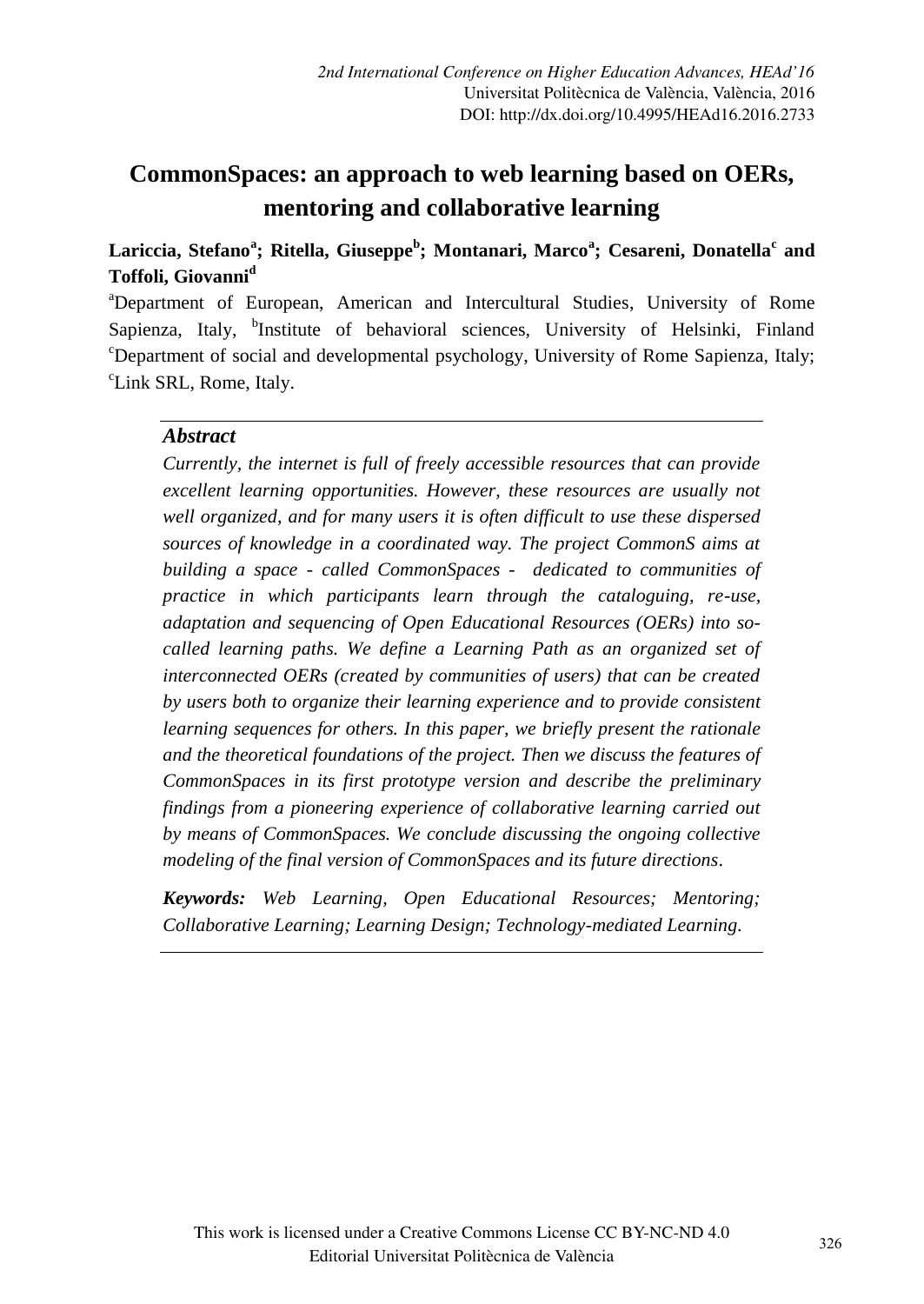# **1. Introduction**

The process of digitalization is carrying profound changes in our lives, including the way in which we learn, the way we teach, the way we build new knowledge. Even the common sense understanding of space and time is changing under the pressure of digitalization (Ritella et al., submitted). The availability of multiple types of web spaces (semantic, pragmatic, cloud spaces) transforms the context of learning, and in turn, requires new ways of organizing learning practices. Learning through "digital contents" is a different activity than using a book. As an example, doing a literature review using google books or google scholar or other digital tools is radically different than visiting a traditional library (Ritella & Hakkarainen, 2012). Our relationship with knowledge changes, and our approaches to learning should change accordingly. As suggested by Hakkarainen (2009) technology enhances learning only through transformed learning practices. We refer here also to the new mix of rules, techniques, and foundational principles that characterize the "web learning" framework (referring to the Web Sciences of T.Berners-Lee, 2006).

New attitudes are already at work in the adoption of new methodologies for knowledge building in schools and universities; but in many cases there is a lack of systematicity, a lack of awareness concerning this deep innovation process. In order to avoid this risk, a multidisciplinary effort is required, able to address the multiple aspects involved. For this reason, in our project we teamed up computer specialists with pedagogists, psychologists, and Natural Language Processing experts.

With the project CommonS we want to move some steps forward toward such digital evolution in learning and education. In our project, we are designing digital tools that will provide specific support for digital learning practices, based on the pedagogical model described in the next section. In particular, we wish to capitalize on the potentially infinite resources freely available on the internet, often labeled as Open Educational Resources (OERs). We created a web space for gathering some new tools for learning through OERs: some of these will be internally bundled (embedded tools), others will be only selected and suggested to our communities.

In the next session we will describe the theoretical framework and pedagogical model on which the project is based. Then we discuss the features of CommonSpaces in its first prototype version and describe the preliminary findings from a pioneering experience of collaborative learning carried out by means of CommonSpaces. We conclude discussing the ongoing collective modeling of the final version of CommonSpaces and its future directions.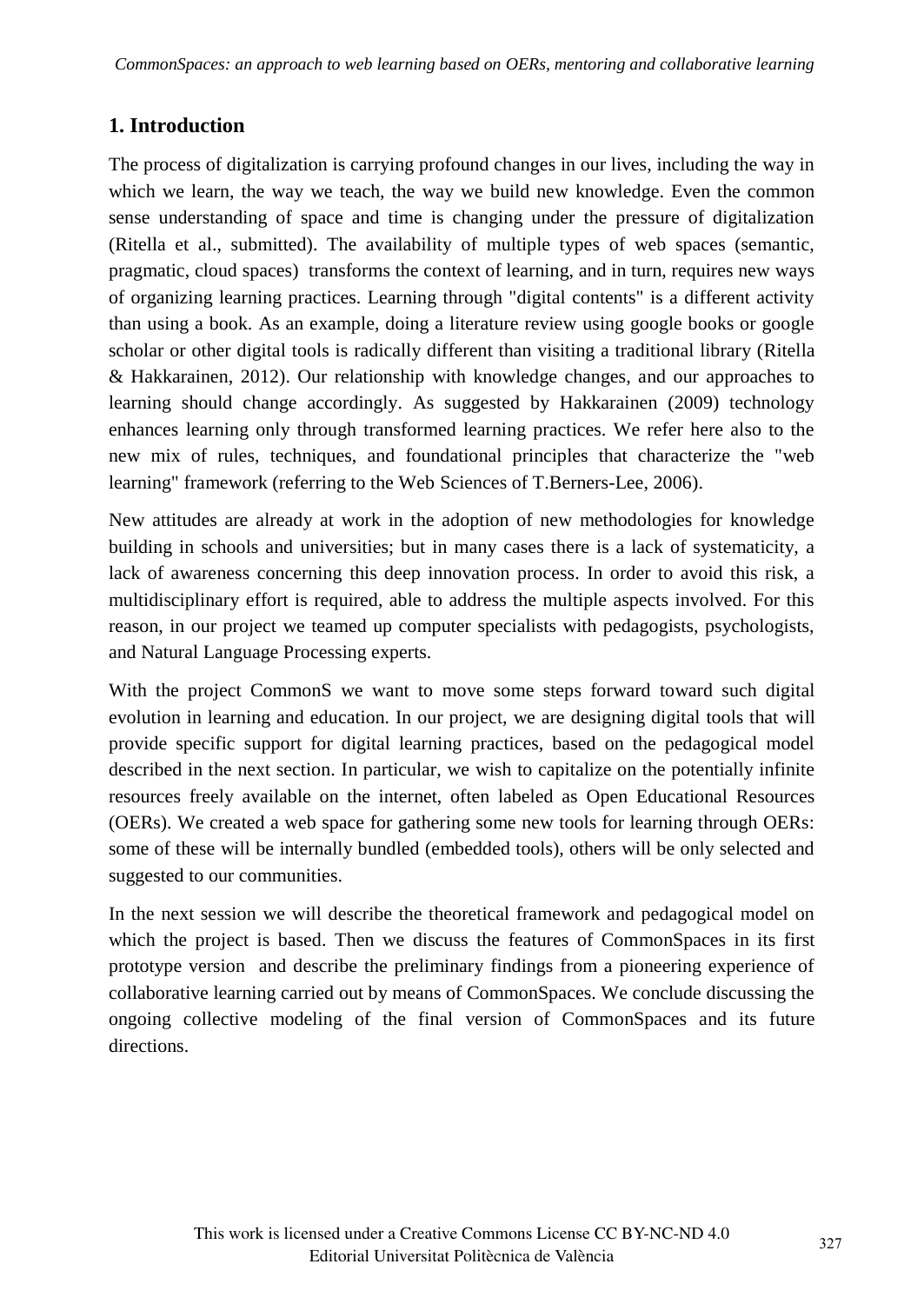## **2. The background of CommonSpaces**

CommonSpaces will represent the final output of the project CommonS. It is a space dedicated to communities of practice (Wenger et al., 2002) in which participants learn through the cataloguing, re-use, adaptation and sequencing of OERs into so-called learning path. Currently, the internet is full of freely accessible resources that can provide learning opportunities based on excellent learning contents, tools, platforms or a mix of these ingredients. However, these resources are usually not well organized, and for many users it is often difficult to use these dispersed sources of knowledge in a coordinated way. The risk is that the learner engages into shallow internet surfing, limiting the learning experience to the reading of separated chunks of knowledge. Therefore, one fundamental aspect of the project is to provide a consistent way to catalogue, organize and reuse them in coherent sequences on a given topic, that is, learning paths. We define a Learning Path as an organized set of interconnected OERs that can be created by users both to organize their learning experience and to provide consistent learning sequences for others.

The pedagogical model of CommonSpaces is based on some foundational principles that were abstracted from existing literature. First, some approaches to learning - such as Knowledge Building (Scardamalia & Bereiter, 2006) and Trialogical Learning (Hakkarainen & Paavola, 2009) – consider knowledge as a collective product that can be constructed and manipulated by the learner in multiple ways. The learner is called to actively work with sources of knowledge rather than passively accepting them as given; to develop soft skills such as communicative competence and critical thinking, in order to collaborate with their peers in building knowledge together. In this process, the teacher is expected to act as a coach other than a lecturer. Indeed, in these approaches, the role of the expert goes beyond the presentation of contents to the learner.

In CommonSpaces, the role of teacher, or experts in general, is to provide a scaffolding, guiding the students in the creation of their learning path. Therefore, another important aspect of the project is the development of a system of online mentoring through which experienced participants – who are granted the role of mentors – can support other participants in building their learning paths.

Finally, CommonSpaces intends to go beyond the individual use of OERs. By means of the provision of social interaction tools embedded in the platform and throught the work of the community manager and the project leaders, the projects aims at enhancing the networking between young and experienced professionals, and at the creation of communities of practice for professional development.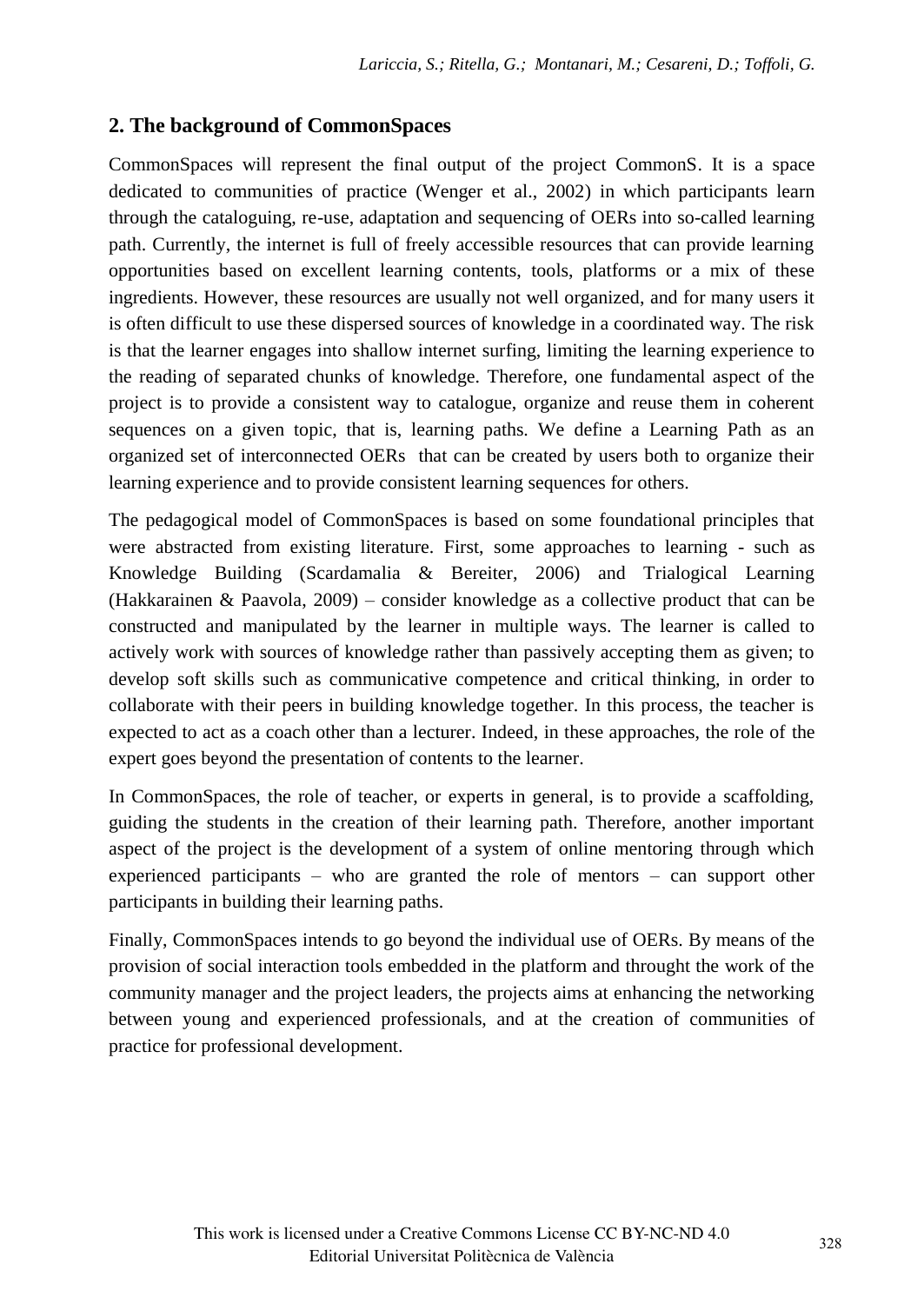## **3. CommonSpaces: a web-space for collaborative learning based on OERs**

In our project, we designed and developed a technological infrastructure - CommonSpaces aimed at enhancing the learning processes based on OERs and implementing the pedagogical model described above. This space is organized around communities. Each community is composed by a variable number of members and a community manager. The latter can give members the possibility to form sub-groups focused on single projects with at least an internal supervisor who can be different from the community manager. Within each "project", the supervisors are able to accept membership, create new sub-projects, embed tools like forum or chat, send e-mails to all the project's participants and so on.



*Figure 1. Screenshot from a project within CommonS* 

Fundamentally, projects (see Figure 1) represent the basic bricks of the whole space. CommonSpaces currently allows the creation of three types of projects:

1) OER cataloguing project: this project allows a group of learners interested in the same topic to gather OERs, add metadata and evaluate them collectively. The result is an organized database of OERs that can be easily accessible and manipulable;

2) Learning path creation project: this project allows a group to further organize the OERs in structured sequences that can be easily visualized and manipulated directly within the space, in order to reach pedagogical goals that go beyond the use of single OERs. For example, a learning path might contain fragments of video lessons, various kinds of documents and multimedia concerning a given topic. In this type of projects, participants can define relations between OERs, organizing them for a coherent learning experience;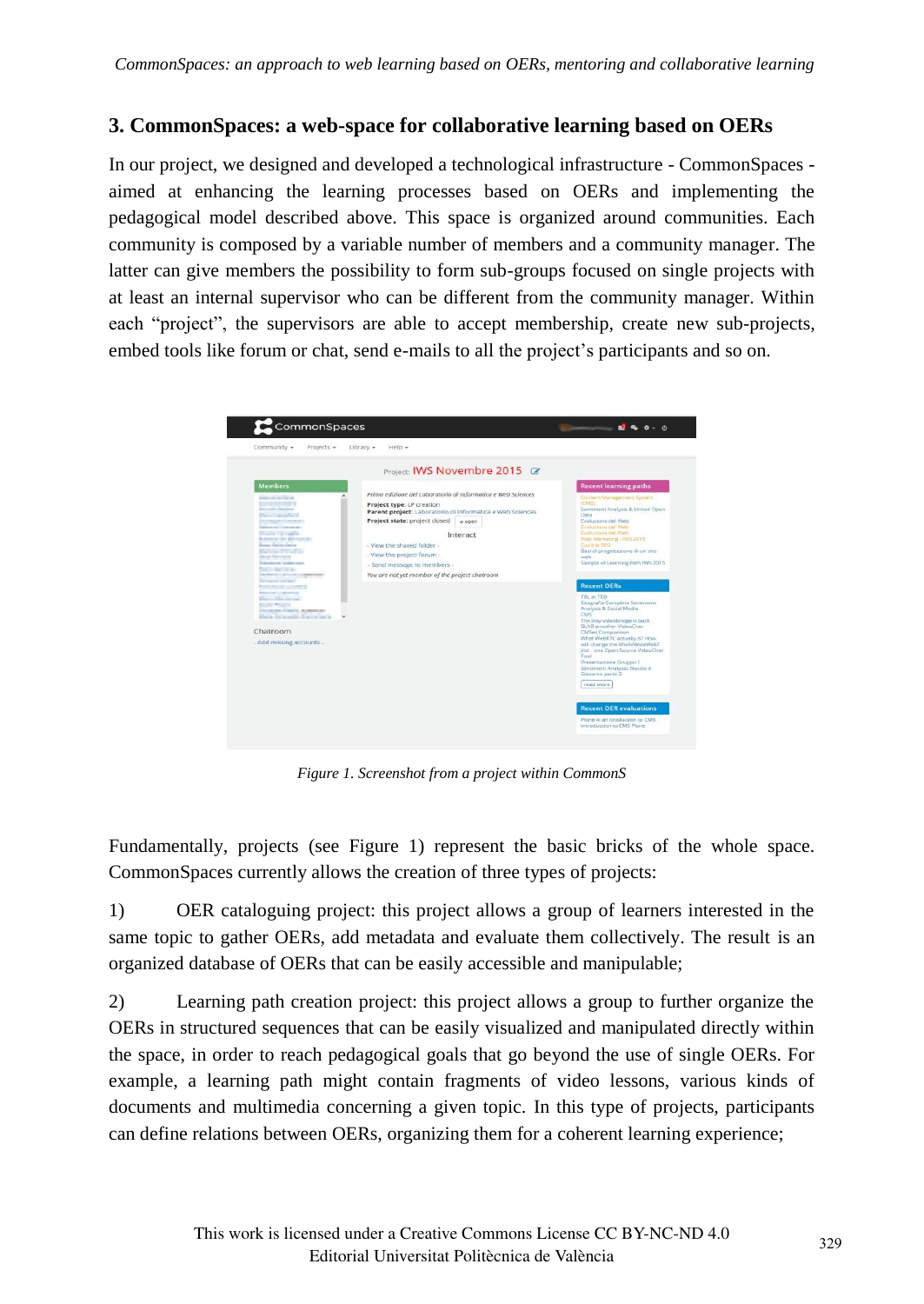3) Mentoring projects: this project involves only two participants (a mentor and a mentee). It is meant to support the building of a one to one relationship between an expert and a novice, so that the experienced participant (i.e., the mentor) can guide and support the learning experience of the novice (i.e. the mentee) within CommonSpace.

For all of these types of projects, Commonspaces also provide communication tools and the assistance of the project leader and community manager for enhancing social interaction within the community. In order to design CommonSpaces in line with the principles presented in this paper, the technical choices to be addressed were not easy. The selection of the environment was made during a period of almost 2 years before the real start of the project. We initially were looking at Plone, an established Content Management System (CMS) written in Python. After a long period of evaluation we finally preferred to keep the choice of Python but we opted for a different web application framework, Django, integrated with a number of optional libraries to cope with some specific functionality.

We operated this choice to maintain the basic framework as simple as possible in order to be able to steer the development of the "space" forward the direction that the stakeholders of the project ("the communities") would have been defining with their "framework modeling". Rather than proposing a full set of ready to use functionalities, we preferred to let the partners express their needs step by step. This "style" of design might be defined as "collective incremental developing". We are putting in this definition the result of many experiences of the past decades, when we developed too complex framework following passively stakeholders functional needs. The partnership is guaranteed about the sustainability of the software package since the code is uploaded and updated on GitHub, a code sharing and publishing service.

The project foresee three stages of development and 3 Prototypes: a first prototype focused on OER collective classification; a second prototype handling mentoring relations and the ability to create Learning Path re-using the bricks of OER; a third prototype dealing with the integration of tracking / monitoring capabilities of the members activities inside the "CommonSpaces". Currently we are working on the second prototype. The final version will be integrated to bring new functionalities to community and members: functionalities aiming at shaping CommonSpaces more and more as a "learning design environment", an "authoring" and "auditing" tool for learners and teachers / tutors / mentors. Some of the functionalities that we are discussing are listed as follows: exporting LP into other formats (Moodle, Scorm, e-book); definition and implementation of a set of trackable data to monitorize collaborative activities; the light integration of a sophisticated form of video interaction supporting a living archive of registered sessions. The collective incremental style is foreseen to guide also the stage after the 3th prototype: after prototype 3. we foreseen to open an "open coding contribution" where codlet and new libraries could be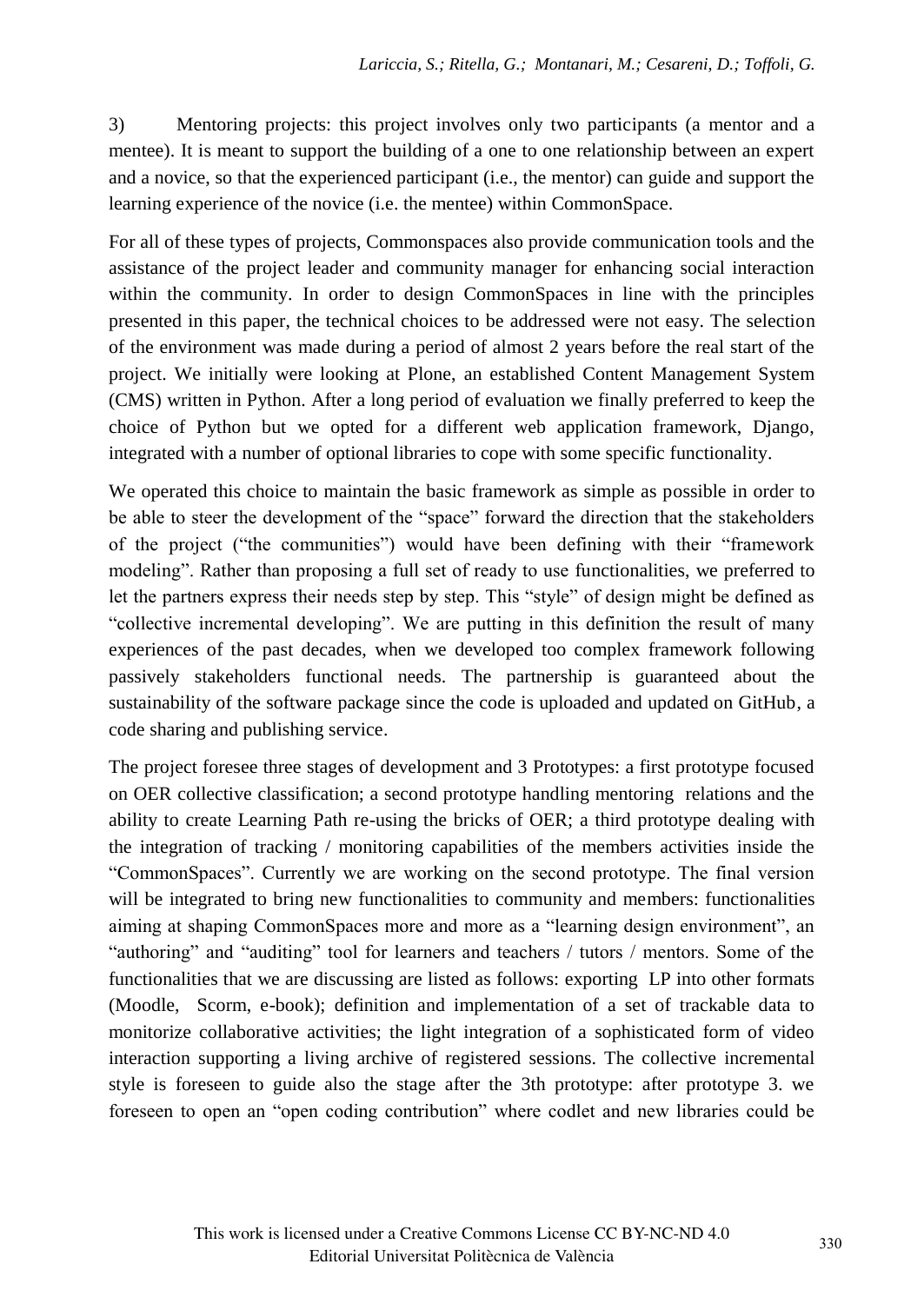added by communities and integrated (by the software keepers) into the main structure of the CommonSpaces.

#### **4. CommonSpaces applied: a pioneering experience of collaborative learning**

At present there are 7 main communities within CommonSpaces. The community "Sapienza. University of Rome 1" is working on gathering more members through the activation of new projects that students can find useful for their professional development. The first project realized was called "Workshop on Informatics and Web Sciences". It was realized in November and December 2015 for a total of five meetings of three or four hours each. The workshop involved a small group of 24 students attending a Psychology master degree (in Italian: Laurea Magistrale) who volunteered to participate. The aims of the workshops were: 1) teaching some skills in computer science through the cataloguing, reuse, adaptation and sequencing of OERs; 2) reinforcing students' collaborative skills; 3) testing CommonSpaces on a technical base, 4) testing a set of didactic guidelines to use it.

 The pedagogical approach adopted was derived from the theoretical framework described above. In sum, the students were invited to collaborate with each other in building a collective learning path based on OERs, and to teach what they learnt to other students using the learning path they created. The teacher role was to advise students more than to lead them. Emphasis was on peer collaboration and the students were provided some guidance to organize the group work through role playing. For collecting data on the emerging learning practices, the organizing team administrated a motivational survey at the beginning, and a final survey at the end of the laboratory. Questions were inspired by Ajzen's theory on the planned behavior (Ajzen, 1991), for the first survey. The final survey focused on attitude changes toward the workshop.

 About qualitative data, the organizers worked as participant observers and wrote a report of the experience. Moreover, they organized a short interview some days after the workshop. In addition, the students were asked to fill in diaries during each collaborative session, in order to model the students' behaviour in the platform. Finally, in the surveys there were some open questions that gave organizers some further qualitative data to work with.

#### *4.1. Preliminary results*

Presently, we are analysing the qualitative and quantitative data, so we will here describe the preliminary findings. First, starting from the participant observation and from the diary data we have created a preliminary explorative model of the actions of the students within the platform, associated with the specific tools used. This model is guiding the refinement of the platform and it will be tested during the future editions of the workshop. For example, the action "search of OER" was carried out using the tools "OER search engine in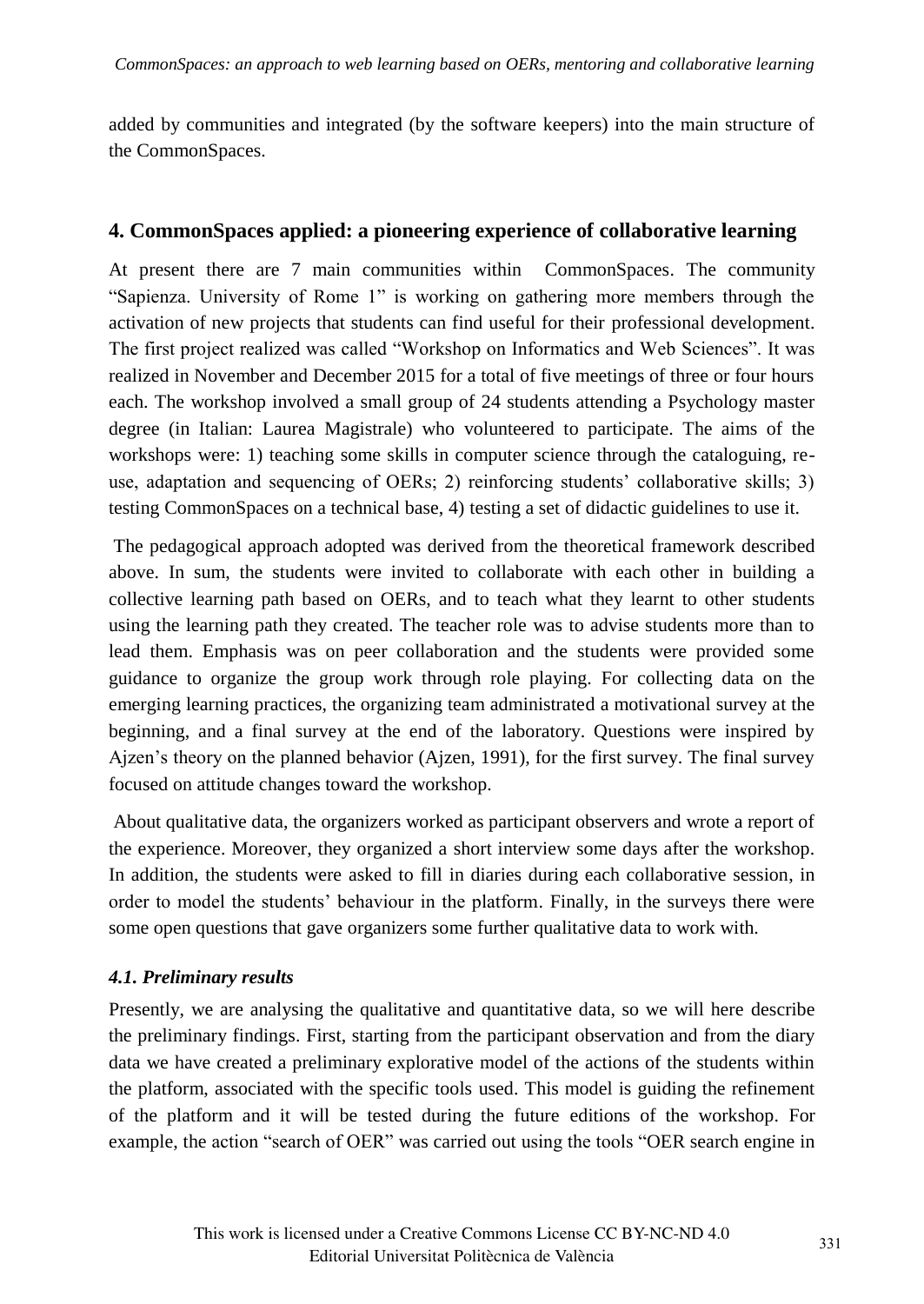CommonSpaces, google, google scholar, slideshare, youtube". This action was usually followed by the action "cataloguing OER" using the tool "OER cataloguing form". These two actions constituted an iterative cycle carried out many times, especially at the beginning of the workshop. The poster paper to be presented during the conference will contain a comprehensive scheme of this explorative model.

Moreover, we are analysing the surveys in order to grasp the students' ex-ante expectations and post-hoc perceptions concerning the elements of the workshop able to encourage their active participation. The results of this comparison show that throughout the laboratory there has been an increased interest in the topics of the laboratory. Although the number of students was too small, and do not allow any kind of generalization, some findings are interesting and relevant for future larger studies. While at the beginning 33% of the students mentioned the interest on the topic as a positive element for their participation, at the end 60% of the students expressed such interest. Moreover, 37% of the students expected that boredom would be an obstacle to their participation, but no students at the end of the course mentioned this aspect. Instead, the most cited negative element for the participation was that the workshop was too intensive for 65% of the students.

Finally, the interviews and the questionnaires reveal that some of the students struggled to engage in a teaching method they were not used to, giving hints for the design of the new edition of the laboratory. For example, most of the students used CommonSpaces for the cataloguing of OERs, ignoring its collaborative and social aspects, which are emphasized during the subsenquent editions of the workshop.

## **5. Conclusion and future directions**

The challenge of designing a new "learning space", is to achieve a really Open Design. CommonSpaces has the ambition to be a three dimensional, open environment rather than a "platform". Into CommonSpaces and thanks to CommonSpaces, the learners and the community of learners should be able to reuse and create, plan and join others' learning proposal; and each one should be able and happy to trace and be traced in order to receive certification of her/his advancements in learning on some knowledge area. Many are the sub-challenges that we want to contribute to address with our effort of prototyping and experimenting :

1. to propose an aggregator, we may say a "meta-platform", using OER meta-data, capable to guide learners through many different authorities' modular Learning offer

2. to stimulate the emergence of new student-centered learning practices involving learners in programming and designing their own curriculum, exploiting the richness of the web;